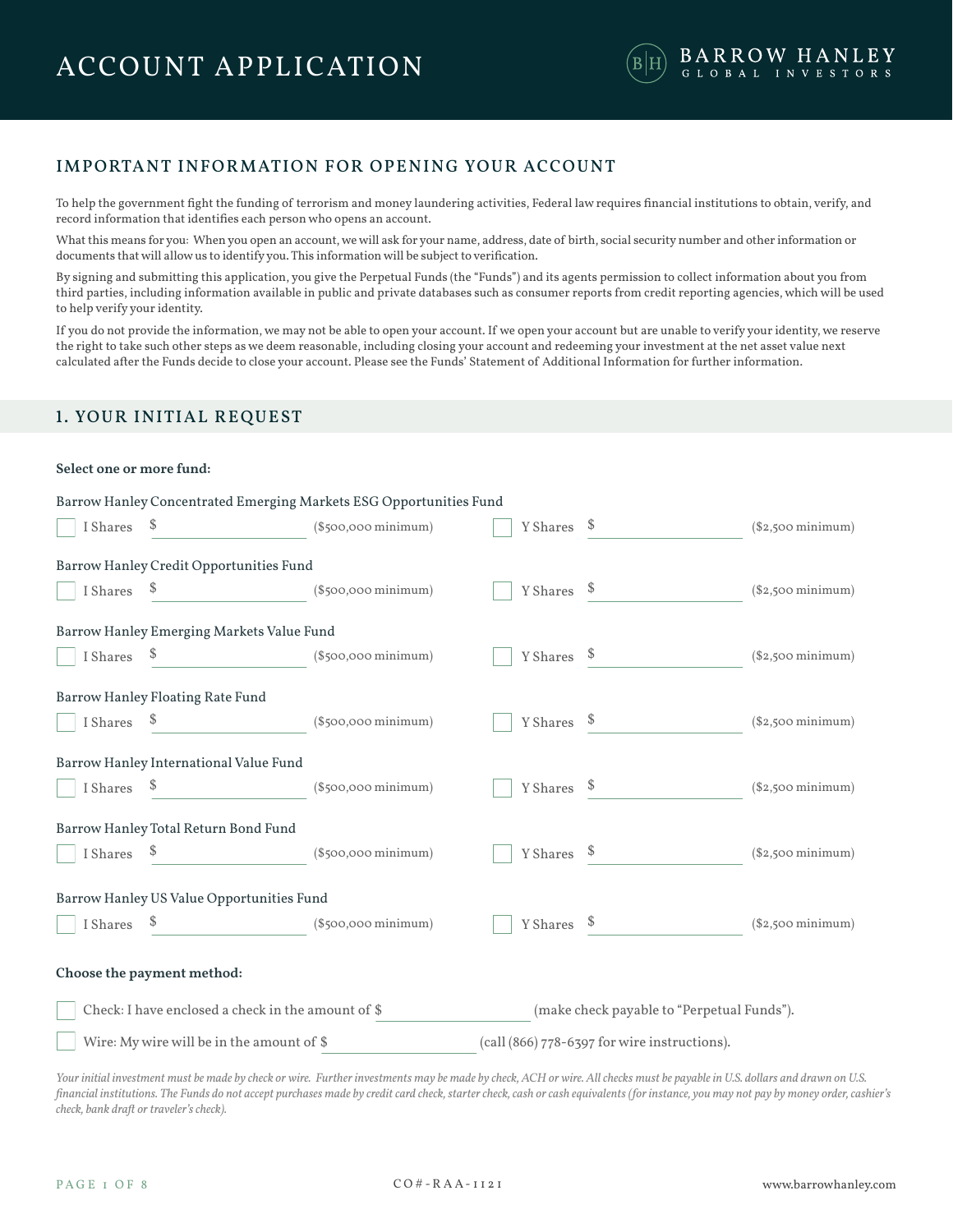

# 2. YOUR ACCOUNT TYPE

| Please input the Social Security Number or Tax Identification Number under which the account will be reported to the IRS: |                                                                    |
|---------------------------------------------------------------------------------------------------------------------------|--------------------------------------------------------------------|
| Social Security Number                                                                                                    | Taxpayer Indentification Number                                    |
| or                                                                                                                        |                                                                    |
| (use Minor's SSN if UTMA/UGMA selected below)                                                                             |                                                                    |
| Please select only one account type below:                                                                                |                                                                    |
| Individual                                                                                                                | Trust (first and signature pages of the Trust Instrument required) |
| Uniform Transfer/Gift to Minor (UTMA/UGMA)                                                                                | Corporation, LLC, or Partnership (select one below):               |
| State of resident of Minor                                                                                                | S Corporation (certified articles of incorporation required)       |
| Joint Account (select one below):                                                                                         | C Corporation (certified articles of incorporation required)       |
| Rights of Survivorship (default option)                                                                                   | Partnership (partnership agreement required)                       |
| Tenants in Common (default option in Louisiana)                                                                           | Other (please include additional documentation to verify entity)   |
| Tenants by Entirety                                                                                                       | Describe entity                                                    |
|                                                                                                                           |                                                                    |

# 3. YOUR ACCOUNT INFORMATION

Full Name of Shareholder, Custodian, Primary Joint Owner, Trust, Partnership, Corporation or Other Entity Full Name of Joint Owner, Minor, Trustee, Partner or Officer of Corporation, if applicable Full Name of Joint Owner, Trustee, Partner or Officer of Corporation, if applicable Date of Birth or Date of Trust Date of Birth of Joint Owner, Minor, Partner or Trustee, if applicable Social Security Number of Custodian (if UTMA/UGMA slected above) Social Security Number of Joint Owner of Trustee, if applicable

Date of Birth of Joint Owner, Trustee, or Partner, if applicable

Social Security Number of Joint Owner or Trustee, if applicable

*\* If needed, please attach a separate list for additional investors, trustees, authorized traders, and general partners of a partnership, including full name, social security number, home street address, and date of birth.*

# 4. YOUR MAILING/RESIDENCY ADDRESS

### **Please provide your physical street address:**

Street Address and Apartment Number

**City** 

State Zip Code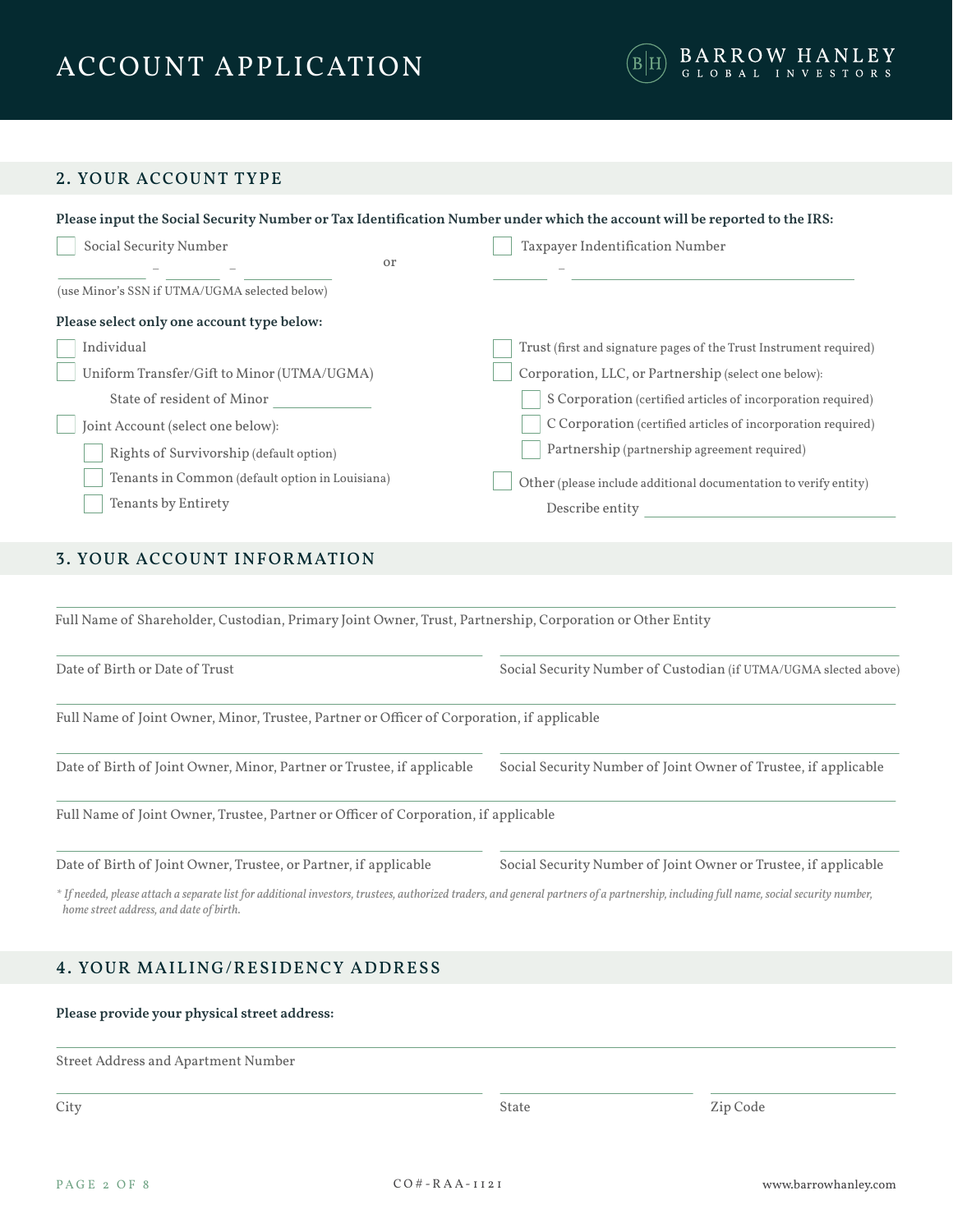

| Daytime Telephone Number                                                              | Evening Telephone Number |
|---------------------------------------------------------------------------------------|--------------------------|
| Email Address                                                                         |                          |
| Please provide your mailing address (if different from your physical street address): |                          |
| Mailing Address                                                                       |                          |

City **State State State State State** State State State State State State State State State State State State State State State State State State State State State State State State State State State State State State State

# 5. TELEPHONE AUTHORIZATION

Unless telephone exchanges and/or redemptions are declined below,  $I(we)$  hereby authorize and direct the Transfer Agent to accept and act upon telephone instructions for exchanges and/or redemptions involving an account with a corresponding registration. I (we) also agree that neither the Funds nor the Transfer Agent will be liable for any loss, cost or expense for acting upon any telephone instructions if it follows reasonable procedures in order to verify that telephone requests are genuine.

I (We) **DO NOT** authorize telephone exchanges.

I (We) **DO NOT** authorize telephone redemptions.

# 6. INCOME AND CAPITAL GAIN DISTRIBUTION PAYMENT OPTIONS

Full Reinvestment: Reinvest all income and capital gain distributions when paid.

Capital Gain Reinvestment: Reinvest capital gain distrbiutions when paid; pay income in cash.

Income Reinvesment: Reinvest income when paid, pay capital gain distributions in cash.

Cash: Pay all income and capital gain distributions in cash.

Send cash payments by check mailed to the address of record

Send cash payments by Electronic Funds Transfer according to the banking instructions listed in Section 10.

*Please note that if none of the boxes are checked, shareholders are assigned the Full Reinvestment option.*

### 7. COST BASIS ACCOUNTING METHOD ELECTION

### **In order to provide you and the IRS with accurate cost basis information for your covered shares, please elect one of the methods below. If you do not select a method the account(s) will default to First-In, First-Out.**

| Average Cost - averages the cost of all shares          | Highest Cost, First-Out Short Term Shares - shares with the highest short term cost sold first |
|---------------------------------------------------------|------------------------------------------------------------------------------------------------|
| First-In, First-Out $-$ oldest shares sold first        | Lowest Cost, First-Out Short Term Shares - shares with the lowest short term cost sold first   |
| Last-in, $First-Out$ — newest shares sold first         | Highest Cost, First-Out Long Term Shares — shares with the highest long term cost sold first   |
| Highest Cost, First-Out —highest cost shares sold first | Lowest Cost, First-Out Long Term Shares - shares with the lowest long term cost sold first     |
| Lowest Cost, First-Out - lowest cost shares sold first  | Specific Lot Identification - identify the specific lot of shares sold                         |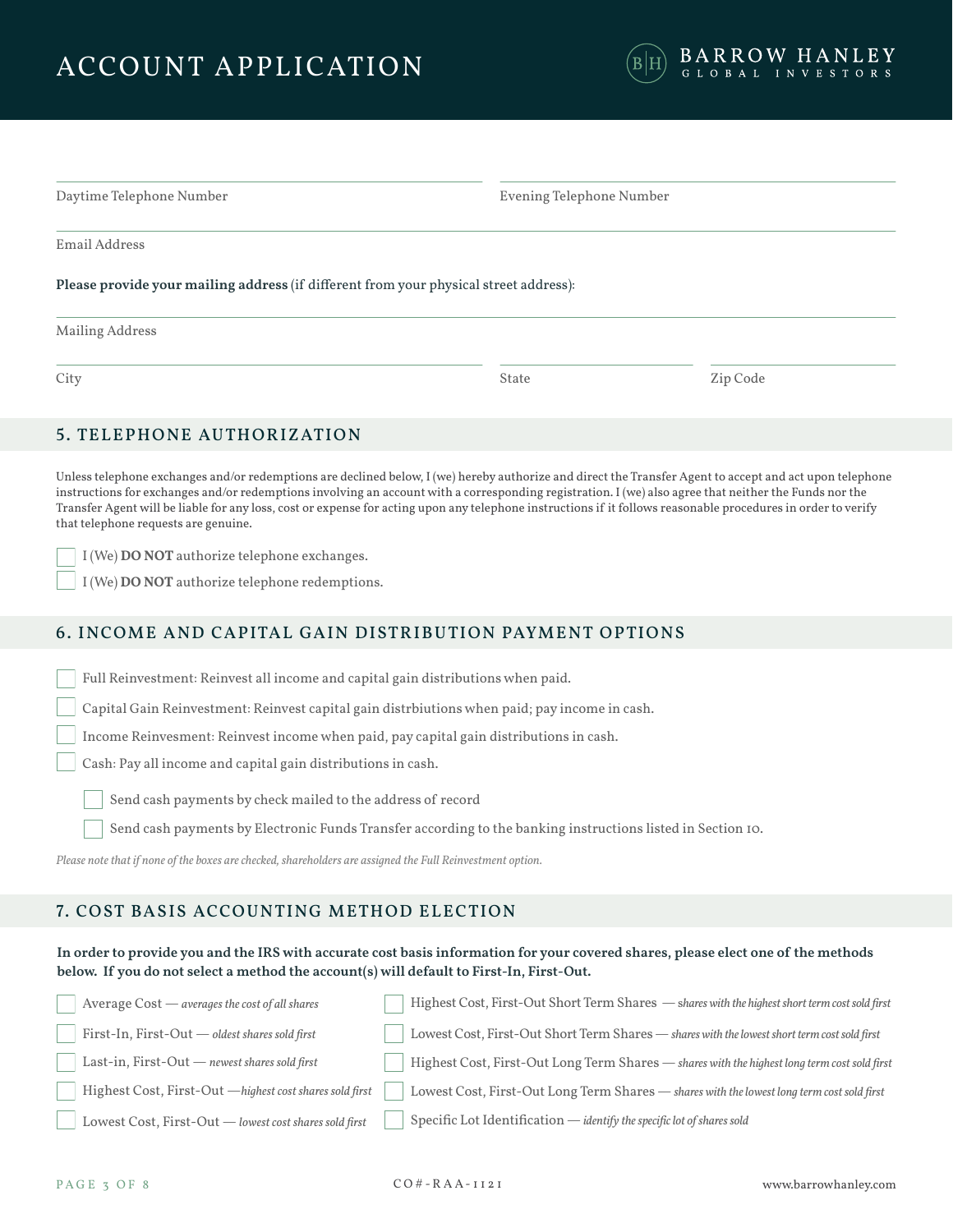

# 8. SYSTEMATIC INVESTMENT PLAN (optional)

### **Systematic Investment Plan — (You must complete Section 10) \$100 minimum per occurrence, not to exceed \$25,000 per day.**

| Monthly<br>Frequency:                                                        | Semi-Monthly | Quarterly | Annually           |      |
|------------------------------------------------------------------------------|--------------|-----------|--------------------|------|
| Barrow Hanley Concentrated<br><b>Emerging Markets ESG Opportunities Fund</b> | S            | Start on  | month and begin on | day. |
| Barrow Hanley Credit Opportunities Fund                                      | \$           | Start on  | month and begin on | day. |
| Barrow Hanley Emerging Markets Value Fund \$                                 |              | Start on  | month and begin on | day. |
| Barrow Hanley Floating Rate Fund                                             | S            | Start on  | month and begin on | day. |
| Barrow Hanley International Value Fund                                       | \$           | Start on  | month and begin on | day. |
| Barrow Hanley Total Return Bond Fund                                         | \$           | Start on  | month and begin on | day. |
| Barrow Hanley US Value Opportunities Fund                                    |              | Start on  | month and begin on | day. |

*Please note that if the day chosen falls on a weekend or holiday, your withdrawal will occur on the next business day. This privilege will be effective 3 business days after the Funds receive this application.*

# 9. SYSTEMATIC WITHDRAWAL PLAN (optional)

### **Systematic Investment Plan**

| Monthly<br>Frequency:                                                        | Semi-Monthly | Quarterly | Annually           |      |
|------------------------------------------------------------------------------|--------------|-----------|--------------------|------|
| <b>Barrow Hanley Concentrated</b><br>Emerging Markets ESG Opportunities Fund | \$           | Start on  | month and begin on | day. |
| Barrow Hanley Credit Opportunities Fund                                      | \$           | Start on  | month and begin on | day. |
| Barrow Hanley Emerging Markets Value Fund \$                                 |              | Start on  | month and begin on | day. |
| Barrow Hanley Floating Rate Fund                                             |              | Start on  | month and begin on | day. |
| Barrow Hanley International Value Fund                                       | \$           | Start on  | month and begin on | day. |
| Barrow Hanley Total Return Bond Fund                                         | \$           | Start on  | month and begin on | day. |
| Barrow Hanley US Value Opportunities Fund                                    | \$           | Start on  | month and begin on | day. |
|                                                                              |              |           |                    |      |

Check mailed to the address of record.

Electronic Funds Transfer to the banking instructions listed in Section 10.

*Please note that if the day chosen falls on a weekend or holiday, your withdrawal will occur on the next business day. If you elected Specific Lot Identification as your cost basis election in Section 7, your Systematic Withdrawal Plan will deplete shares using the First-In, First-Out method.*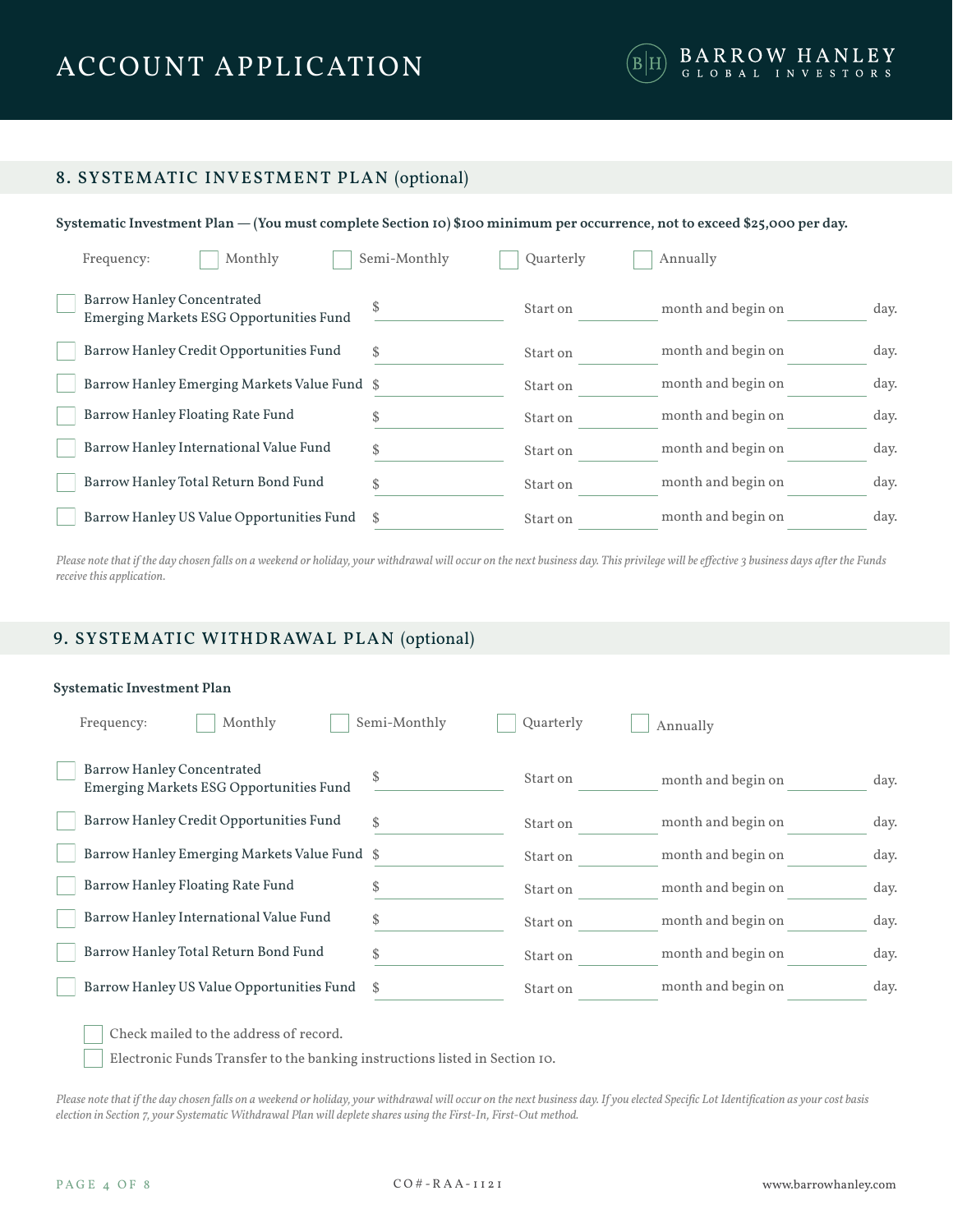

# 10. BANK ACCOUNT INFORMATION (optional)

| Check type of account (please attached a voided check):                | Checking Account<br>Savings Account |       |                |  |
|------------------------------------------------------------------------|-------------------------------------|-------|----------------|--|
| Name of Bank                                                           | <b>ABA Routing Number</b>           |       | Account Number |  |
| Bank Address                                                           | City                                | State | Zip Code       |  |
| Registration on Bank Account                                           |                                     |       |                |  |
| Bank Account Owner(s) Address (if different from address in section 4) | City                                | State | Zip Code       |  |

# 11. TRANSFER ON DEATH (TOD) DESGINATION (optional)

**This section is to be used for establishing an individual or joint tenant account with a Transfer on Death (TOD) designation. It is not available for other account types offered by this application. Please see Section 16 for the rules governing a TOD designation. A TOD account cannot be established for residents of the state of Louisiana.**

I hereby designate the following Primary Transfer on Death recipient(s) to receive my interest in this account in case of my death (you may name one or more persons as your primary Transfer on Death recipient). Unless otherwise designated, Transfer on Death recipients will share equally.

**Primary Beneficiaries** (Please use separate sheet if additional beneficiaries are desired):

| Name of Bank                   | <b>Birth Date</b> |                                  | Social Security Number           |
|--------------------------------|-------------------|----------------------------------|----------------------------------|
| <b>Physical Street Address</b> | City              | State                            | Zip Code                         |
| Relationship                   | Percentage        | Add with Per Stirpes designation |                                  |
| Name of Bank                   | <b>Birth Date</b> |                                  | Social Security Number           |
| <b>Physical Street Address</b> | City              | State                            | Zip Code                         |
| Relationship                   | Percentage        |                                  | Add with Per Stirpes designation |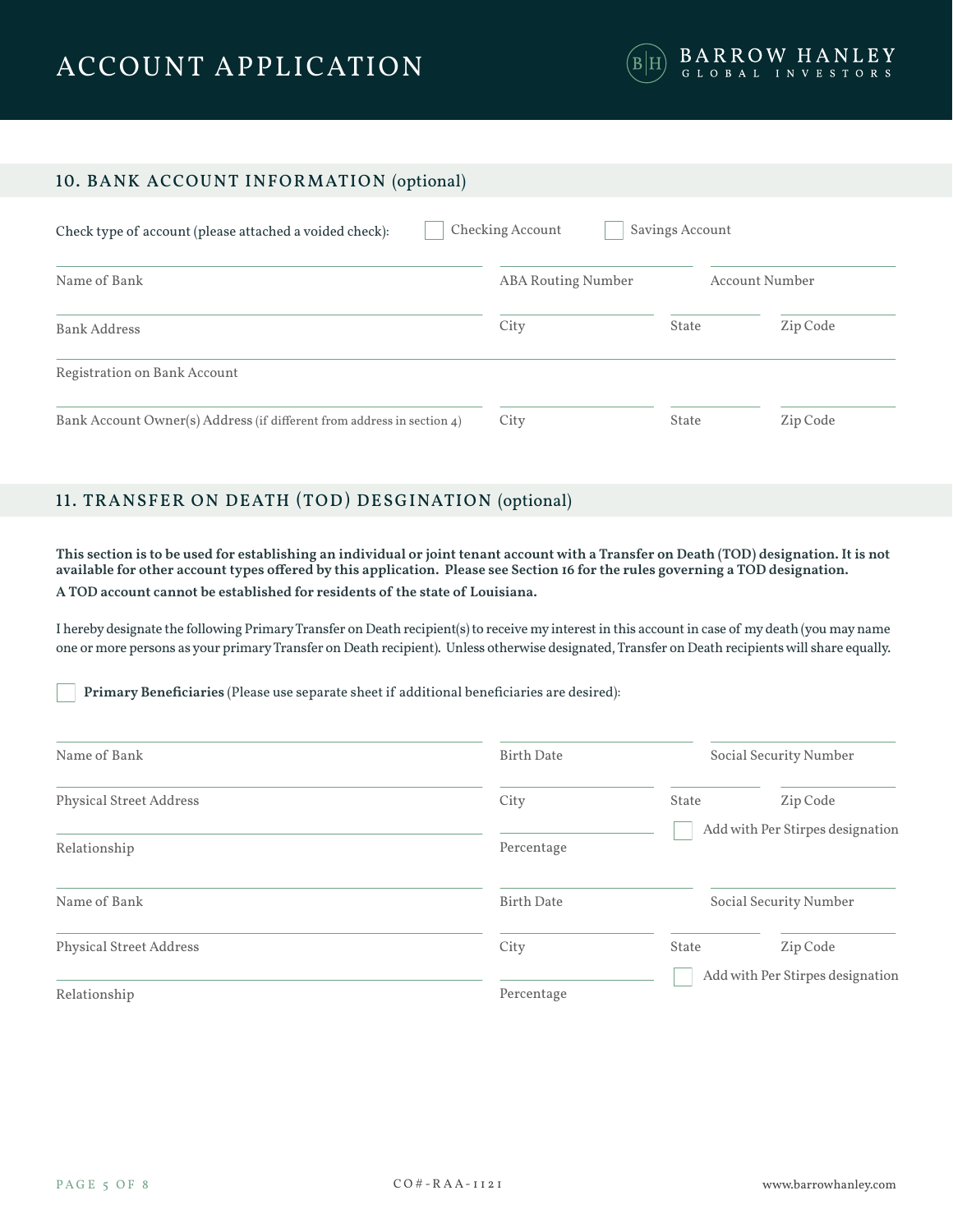

If none of the above Transfer on Death recipients are living on the date of my death, I hereby designate the following Transfer on Death recipient(s) to receive my interest in this account in case of my death.

### **Contingent Beneficiaries** (Please use separate sheet if additional beneficiaries are desired):

| Name of Bank            | <b>Birth Date</b> |       | Social Security Number           |
|-------------------------|-------------------|-------|----------------------------------|
| Physical Street Address | City              | State | Zip Code                         |
| Relationship            | Percentage        |       | Add with Per Stirpes designation |
| Name of Bank            | <b>Birth Date</b> |       | Social Security Number           |
| Physical Street Address | City              | State | Zip Code                         |
| Relationship            | Percentage        |       | Add with Per Stirpes designation |

*Please note: If you are married and designate someone other than your spouse as your primary beneficiary, you may need to obtain your spouse's consent. You should consult with a*  legal adviser regarding your TOD designation and whether spousal consent is necessary. The Perpetual Funds are not responsible for determining whether your spouse's consent is *necessary. Transfer on Death recipient(s) may be changed at any time by completing a change of TOD form. For any Transfer on Death recipient that does not have the Per Stirpes box checked, Transfer on Death recipients will inherit as Joint Tenancy with Rights of Survivorship.*

# 12. DUPLICATE MAILING ADDRESS (optional)

### **Only complete below if you would like duplicate copies of your statements and transaction confirmations mailed to another party.**

| M.<br>٠ |
|---------|
|---------|

Street Address and Apartment Number

City **State State State State State State** State State State State State State State State State State State State State State State State State State State State State State State State State State State State State State

# 13. DEALER INFORMATION (For Broker/Dealer use only)

| Dealer Firm Name                     | Dealer Firm Number       |
|--------------------------------------|--------------------------|
| Financial Advisor Name               | Financial Advisor Number |
| Financial Advisor's Telephone Number | Branch Number            |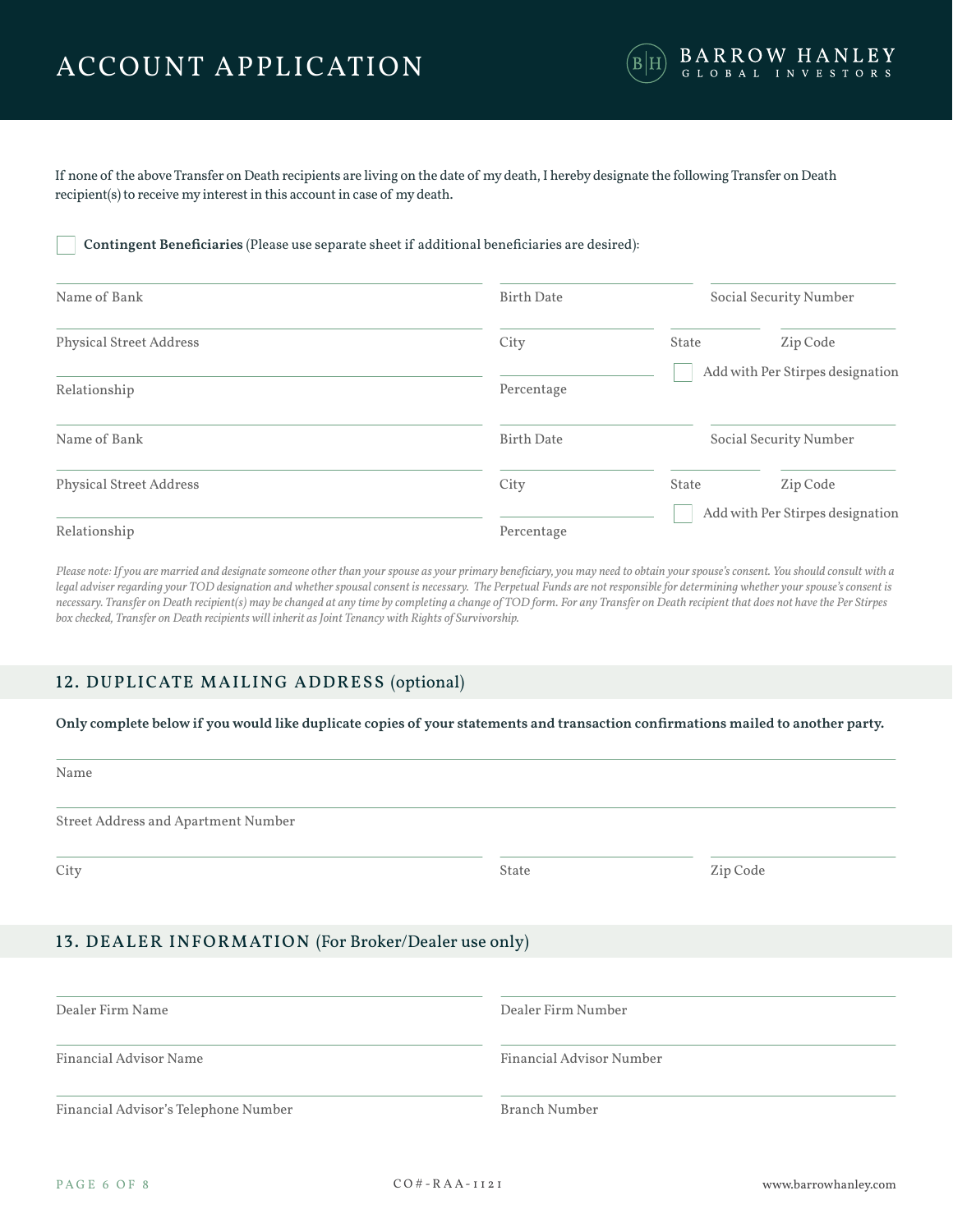# 14. SIGNATURE AND TAX CERTIFICATIONS

I am of legal age in the state of my residence and wish to purchase shares of the Fund(s) as described in the current Fund's Prospectus. By executing this Account Application, the undersigned represents and warrants that I have full right, power, and authority to make this investment and the undersigned is duly authorized to sign this Account Application and to purchase or redeem shares of the Fund(s) on behalf of the Investor.

Please note that your property may be transferred to the state of your last known address if no activity occurs in your account within the time period specified by that state's law.

Under the penalties of perjury, I certify that (1) the number shown on this form is my correct social security/taxpayer identification number (or I am waiting for a number to be issued to me), (2) that I have not been notified by the Internal Revenue Service ("IRS") that I am subject to backup withholding, because: (a) I am exempt from backup withholding; or (b) I have not been notified by the IRS that I am subject to backup withholding for failure to report all dividend and interest income; or (c) the IRS has notified me that I am no longer subject to backup withholding, and (3) I am a U.S. person (either a U.S. citizen or resident alien).

The IRS does not require your consent to any provision of this document other than the certifications required to avoid backup withholding.

By my signature below, I certify, on my own behalf or on behalf of the investor I am authorized to represent, that:

(1) The investor is not involved in any money laundering schemes and the source of this investment is not derived from any unlawful activity; and (2) I have received and read the Fund's prospectus and agree to the terms and conditions therein; and

(3) The information provided by the investor within this application is true and correct and any documents provided herewith are genuine.

Signature

Title or Capacity (if applicable)

Date (mm/dd/yyyy)

Joint Tenant/Trustee/Partner Signature

Title or Capacity (if applicable)

Date (mm/dd/yyyy)

### 15. MAILING INTRUCTIONS AND CONTACT INFORMATION

#### **Regular Mail To:**

Perpetual Funds P.O. Box 588 Portland, ME 04112 **Overnight Express Mail To:**

Perpetual Funds c/o Atlantic Fund Services Three Canal Plaza, Ground Floor Portland, ME 04101

If you have any questions, please call (866) 778-6397 (toll-free)

# 16. RULES GOVERNING TOD DESGINATION

**A.** The purpose of a TOD designation is to enable an owner of a mutual fund account to designate one or more beneficiaries to receive shares in the account automatically upon the owner's death, outside of probate. The owner retains all normal rights of ownership during his/her lifetime. Until the death of the account owner, a TOD beneficiary has no rights in or to the account.

**B.** The only accounts eligible for TOD designation are individual accounts or joint tenant accounts with rights of survivorship registered in the names of two or more individuals (the account owners). **Please note** that accounts registered as joint tenants in common, joint tenants by entirety, an entity (such as a trust, corporation or partnership), and all IRA accounts are not eligible for TOD registration.

**C.** The owner of an account registered in TOD form must be a natural person, two natural persons holding the account as Tenants by the Entireties, or two or more natural persons holding the account as Joint Tenants with Right of Survivorship. The following are **ineligible** for TOD designation: Tenants in Common, community property registration owners, non-natural account owners (entities such as corporations, trusts or partnerships), and shareholders who are not residents of a state that has adopted the Uniform Transfer on Death Security Registration Act. **Shareholders should check with their state's Attorney General's office to determine if TOD registration has been adopted in their state and will therefore be recognized as a legal transfer of ownership.**